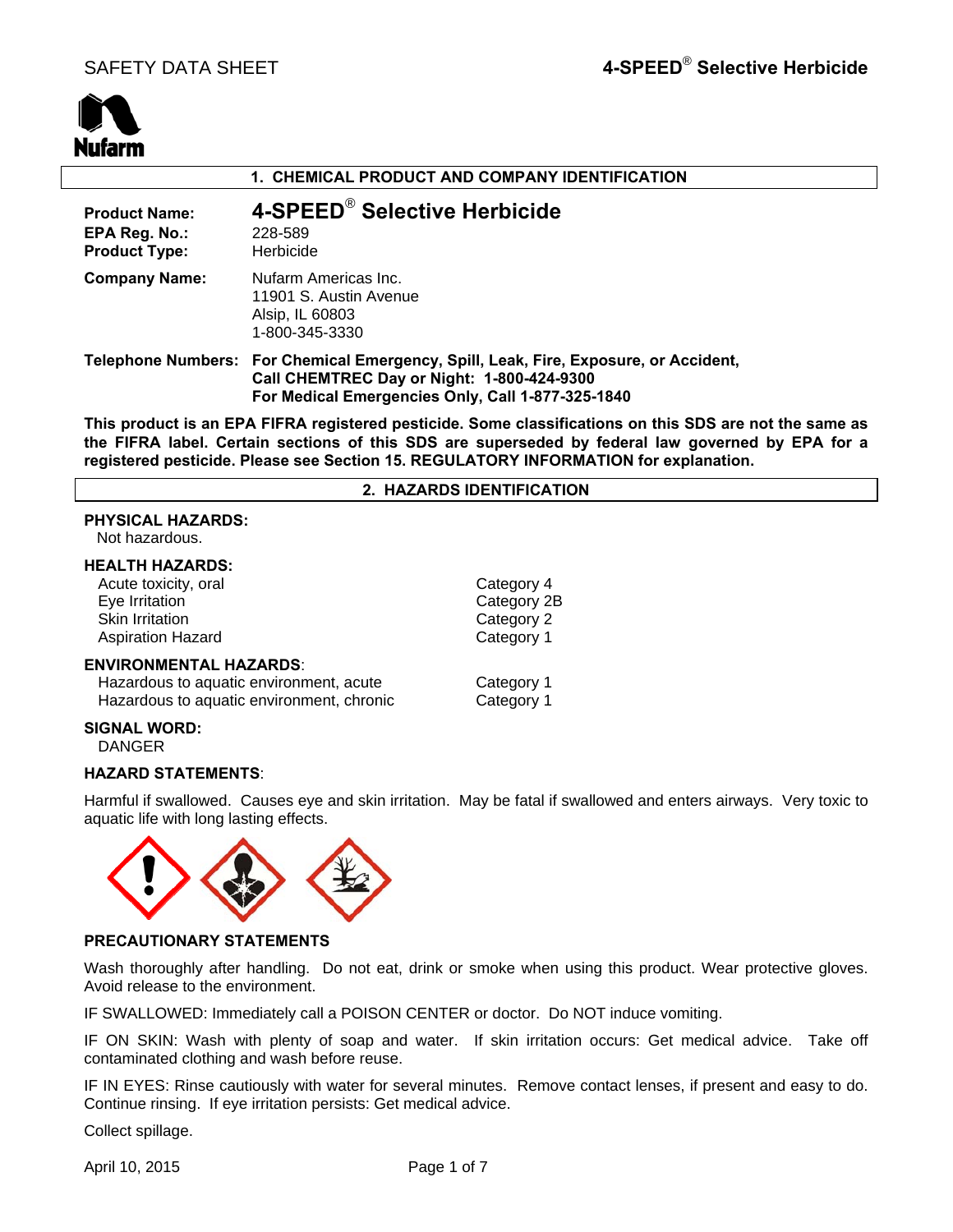Store locked up.

Dispose of contents in accordance with local, state, and federal regulations

# **3. COMPOSITION / INFORMATION ON INGREDIENTS**

| <b>COMPONENT</b>                                                            | CAS NO.             | % BY WEIGHT         |
|-----------------------------------------------------------------------------|---------------------|---------------------|
| Isooctyl (2-ethylhexyl) ester of 2,4-Dichlorophenoxyacetic Acid (2,4-D EHE) | 1928-43-4           | $36.9 - 39.2$       |
| $(R)-(+)$ -2- $(4$ -Chloro-2-methylphenoxy) propionic acid (MCPP-p)         | 16484-77-8          | $6.0 - 6.6$         |
| Dicamba Acid                                                                | 1918-00-9           | $2.4 - 2.7$         |
| Pyraflufen-ethyl                                                            | 129630-19-9         | $0.05 - 0.06$       |
| Solvent Naphtha (Petroleum), Heavy Aromatic                                 | 64742-94-5          | $37.3 - 39.6$       |
| Other ingredients                                                           | <b>Trade Secret</b> | <b>Trade Secret</b> |

**Synonyms:** Mixture of 2,4-D, Mecoprop-p (MCPP-p), Dicamba and Pyraflufen-ethyl

Ingredients not precisely identified are proprietary or non-hazardous. Values are not product specifications.

# **4. FIRST AID MEASURES**

**If in Eyes:** Hold eye open and rinse slowly and gently with water for several minutes. Remove contact lenses, if present, then continue rinsing eye. Get medical attention if irritation occurs and persists.

**If Swallowed:** DO NOT induce vomiting. Do not give anything by mouth to an unconscious person. Get immediate medical attention.

**If on Skin or Clothing:** Take off contaminated clothing. Rinse skin immediately with plenty of water. Call a poison control center or doctor for treatment advice.

**If Inhaled:** Move person to fresh air. If symptoms develop, get medical advice.

**Most important symptoms/effects, acute and delayed:** Causes eye and skin irritation Harmful if swallowed. Contains petroleum distillate. Vomiting may cause aspiration pneumonia.

**Indication of immediate medical attention and special treatment needed, if necessary:** Immediate medical attention is required for ingestion.

# **5. FIRE FIGHTING MEASURES**

**Extinguishing Media:** Recommended for large fires: foam or water spray. Recommended for small fires: dry chemical or carbon dioxide.

**Special Fire Fighting Procedures:** Firefighters should wear NIOSH approved self-contained breathing apparatus and full fire-fighting turn out gear. Dike area to prevent runoff and contamination of water sources. Dispose of fire control water later.

**Unusual Fire and Explosion Hazards:** If water is used to fight fire or cool containers, dike to prevent runoff contamination of municipal sewers and waterways.

**Hazardous Decomposition Materials (Under Fire Conditions):** May produce gases such as hydrogen chloride and oxides of carbon and nitrogen.

# **6. ACCIDENTAL RELEASE MEASURES**

**Personal Precautions:** Wear appropriate protective gear for the situation. See Personal Protection information in Section 8.

**Environmental Precautions:** Prevent material from entering public sewer systems or any waterways. Do not flush to drain. Large spills to soil or similar surfaces may necessitate removal of topsoil. The affected area should be removed and placed in an appropriate container for disposal.

**Methods for Containment:** Dike spill using absorbent or impervious materials such as earth, sand or clay. Collect and contain contaminated absorbent and dike material for disposal.

**Methods for Cleanup and Disposal:** Pump any free liquid into an appropriate closed container. Collect washings for disposal. Decontaminate tools and equipment following cleanup. See Section 13: DISPOSAL CONSIDERATIONS for more information.

**Other Information:** Large spills may be reportable to the National Response Center (800-424-8802) and to state and/or local agencies.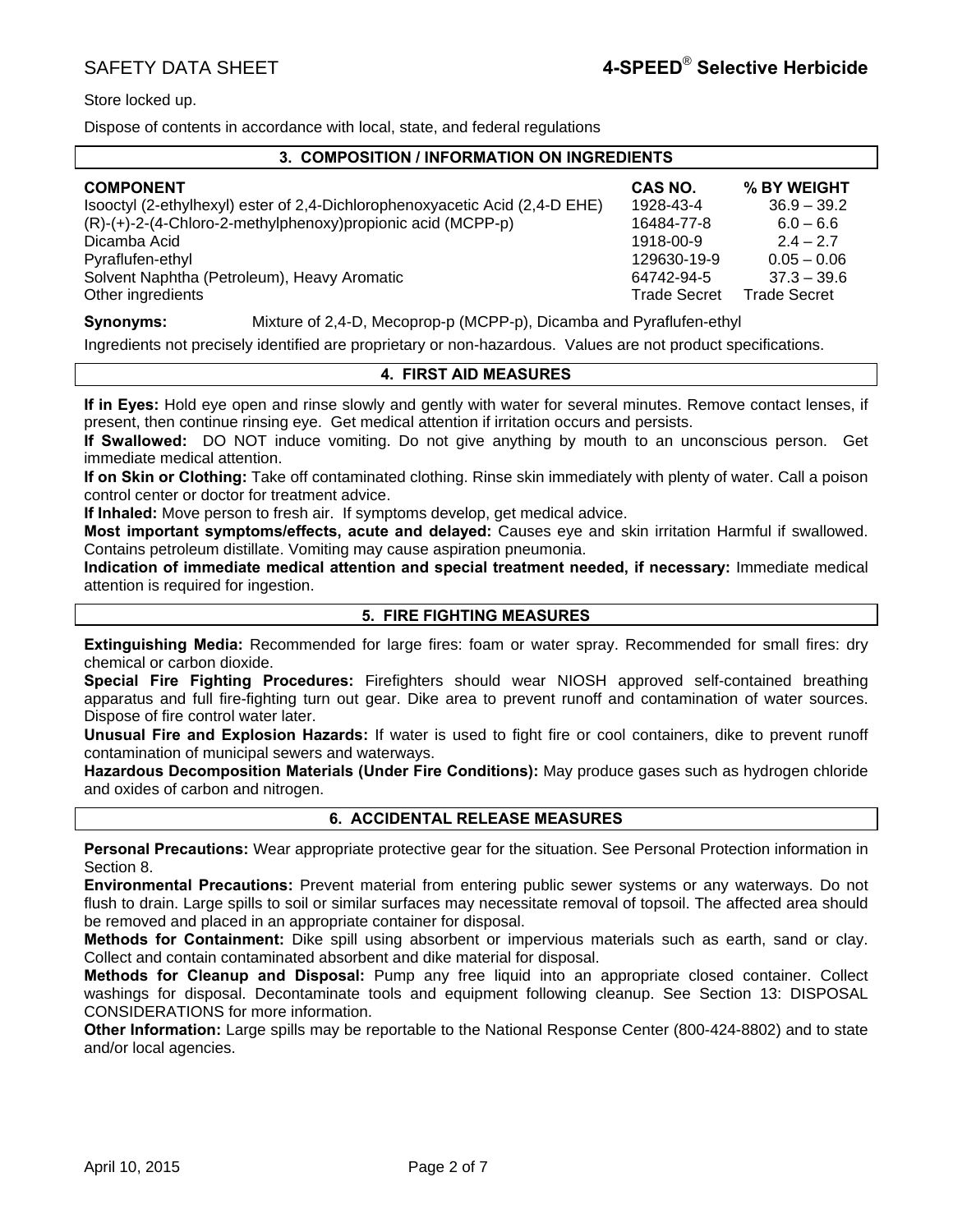# **7. HANDLING AND STORAGE**

## **HANDLING**:

Avoid contact with eyes, skin or clothing. Users should wash hands before eating, drinking, chewing gum, using tobacco, or using the toilet. Remove clothing/Personal Protective Equipment (PPE) immediately if pesticide gets inside. Then wash thoroughly and put on clean clothing. If pesticide gets on skin, wash immediately with soap and water. Remove PPE immediately after handling this product. Wash the outside of gloves before removing. As soon as possible, wash thoroughly and change into clean clothing.

## **STORAGE:**

This product should be stored in its original container in a cool, dry locked place out of the reach of children and out of direct sunlight. Do not use or store near heat or open flame. Store at temperatures above 32° F. If allowed to freeze, remix before using. This does not alter this product. Containers should be opened in well-ventilated areas. Keep container tightly sealed when not in use. Do not stack cardboard cases more than two pallets high. Do not store near open containers of fertilizer, seed or other pesticides. Do not contaminate water, food or feed by storage or disposal.

# **8. EXPOSURE CONTROLS / PERSONAL PROTECTION**

# **Engineering Controls:**

Where engineering controls are indicated by specific use conditions or a potential for excessive exposure, use local exhaust ventilation at the point of generation.

# **Personal Protective Equipment:**

**Eye/Face Protection:** Not normally required. To avoid contact with eyes, wear chemical goggles or shielded safety glasses. An emergency eyewash or water supply should be readily accessible to the work area.

**Skin Protection:** To avoid contact with skin, wear long pants, long-sleeved shirt, shoes plus socks, and chemical-resistant gloves. An emergency shower or water supply should be readily accessible to the work area.

**Respiratory Protection:** Not normally required. If vapors or mists exceed acceptable levels, wear NIOSH approved air-purifying respirator with cartridges/canisters approved for use against pesticides.

**General Hygiene Considerations:** Personal hygiene is an important work practice exposure control measure and the following general measures should be taken when working with or handling this material: 1) do not store, use and/or consume foods, beverages, tobacco products, or cosmetics in areas where this material is stored; 2) wash hands and face carefully before eating, drinking, using tobacco, applying cosmetics or using the toilet.

## **Exposure Guidelines:**

|                                            | <b>OSHA</b> |             | <b>ACGIH</b> |             |                        |
|--------------------------------------------|-------------|-------------|--------------|-------------|------------------------|
| <b>Component</b>                           | TWA         | <b>STEL</b> | <b>TWA</b>   | <b>STEL</b> | Unit                   |
| 2,4-D 2-ethylhexyl ester (2,4-D EHE)       | $10*$       | NE.         | $10*$        | NE          | mg/m <sup>3</sup>      |
|                                            |             |             | (inhalable,  |             |                        |
|                                            |             |             | skin)        |             |                        |
| Mecoprop-p (MCPP-p)                        | ΝE          | <b>NE</b>   | <b>NE</b>    | ΝE          |                        |
| Dicamba Acid                               | <b>NE</b>   | <b>NE</b>   | <b>NE</b>    | NE.         |                        |
| Pyraflufen-ethyl                           | ΝE          | <b>NE</b>   | <b>NE</b>    | <b>NE</b>   |                        |
| Solvent Naphtha (Petroleum) Heavy Aromatic | ΝE          | NE          | NE           | NE          |                        |
| *Based on adopted limit for 2,4-D          |             |             |              |             | $NE = Not$ Established |

# **9. PHYSICAL AND CHEMICAL PROPERTIES**

| Appearance:                                   | Clear brown liquid               |
|-----------------------------------------------|----------------------------------|
| Odor:                                         | Faint                            |
| <b>Odor threshold:</b>                        | No data available                |
| pH:                                           | 2.89                             |
| Melting point/freezing point:                 | No data available                |
| Initial boiling point and boiling range       | No data available                |
| Flash point:                                  | >212° F (>100° C) Pensky-Martens |
| <b>Evaporation rate:</b>                      | No data available                |
| Flammability (solid, gas):                    | No data available                |
| Upper/lower flammability or explosive limits: | No data available                |
| Vapor pressure:                               | No data available                |
| Vapor density:                                | No data available                |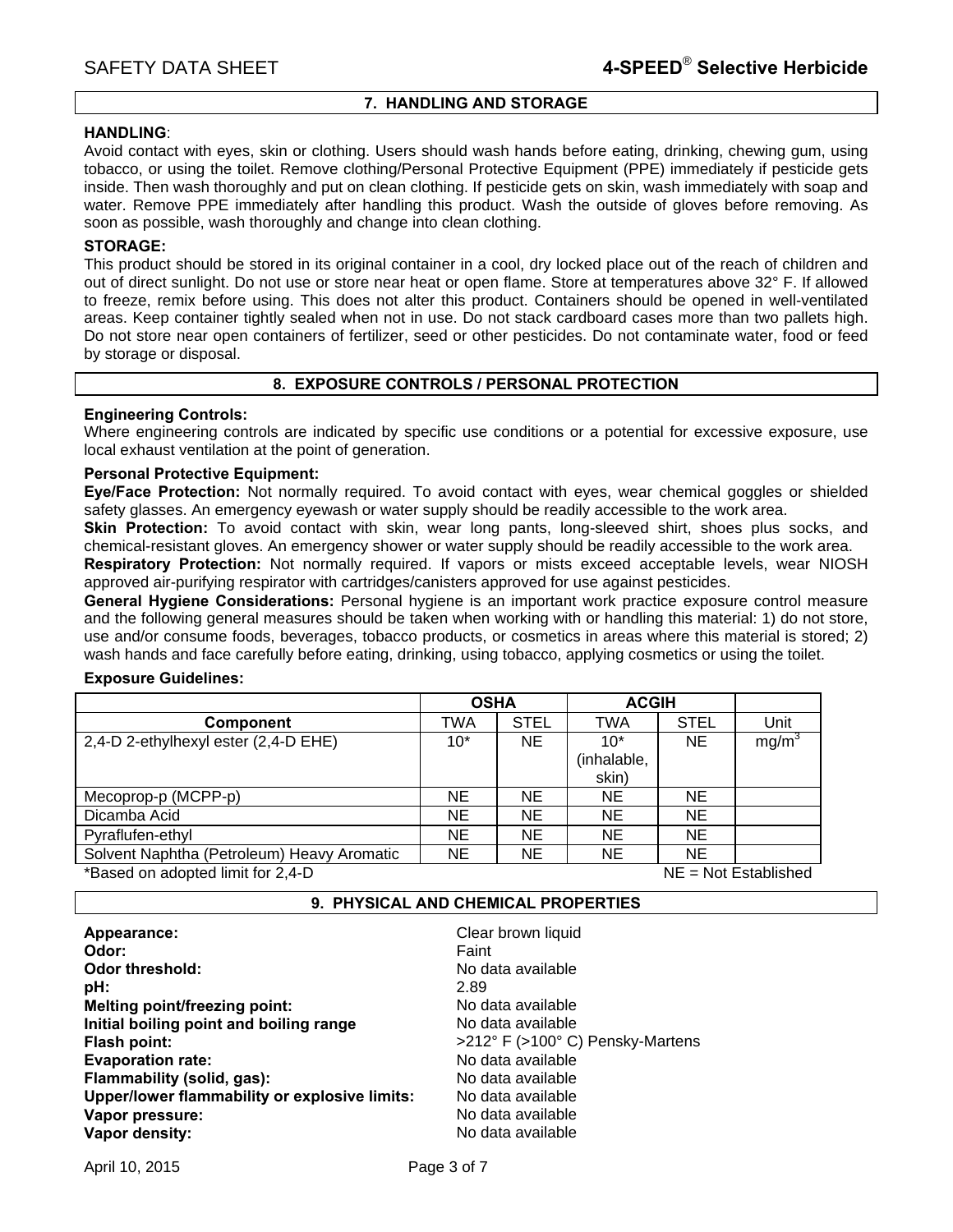**Relative density:** 1.080 g/ml **Solubility(ies): No data available No data available Partition coefficient: n-octanol/water:** No data available **Autoignition temperature:** No data available **Decomposition temperature:** No data available

**Viscosity:** 23.906 cSt @ 20º C, 9.960 cSt @ 40º C

**Note:** Physical data are typical values, but may vary from sample to sample. A typical value should not be construed as a guaranteed analysis or as a specification.

# **10. STABILITY AND REACTIVITY**

**Reactivity:** Not reactive.

**Chemical Stability:** This material is stable under normal handling and storage conditions.

**Possibility of Hazardous Reactions:** Will not occur.

**Conditions to Avoid:** Excessive heat. Do not store near heat or flame.

**Incompatible Materials:** Strong oxidizing agents: bases and acids.

**Hazardous Decomposition Products:** Under fire conditions may produce gases such as hydrogen chloride and oxides of carbon and nitrogen.

# **11. TOXICOLOGICAL INFORMATION**

**Likely Routes of Exposure:** Eye and skin contact, Inhalation.

# **Symptoms of Exposure:**

**Eye Contact:** Slightly irritating..

**Skin Contact:** Mildly irritating based on toxicity studies. Overexposure by skin absorption may cause nausea, vomiting, abdominal pain, decreased blood pressure, muscle weakness, muscle spasms.

**Ingestion:** Harmful if swallowed. May cause nausea, vomiting, abdominal pain, decreased blood pressure, muscle weakness, muscle spasms. The petroleum hydrocarbon component, if aspirated into the respiratory system during ingestion or vomiting may cause mild or severe pulmonary injury, possibly progressing to death.

**Inhalation:** Low inhalation toxicity. May cause symptoms similar to those from ingestion. Overexposure to petroleum hydrocarbon component may cause irritation to respiratory tract, headaches, anaesthesia, drowsiness, unconsciousness and other central nervous system effects, possibly including death.

**Delayed, immediate and chronic effects of exposure:** None reported.

# **Toxicological Data:**

Data from laboratory studies on this product are summarized below:

**Oral:** Rat LD<sub>50</sub>: 1,878 mg/kg (female) (estimated based on mortalities for doses tested)

**Dermal:** Rat  $LD_{50}$ :  $>5,000$  mg/kg

**Inhalation:** Rat 4-hr  $LC_{50}$ :  $>2.08$  mg/L

**Eye Irritation:** Rabbit: Mildly irritating

**Skin Irritation: Rabbit: Moderately irritating** 

**Skin Sensitization:** Not a contact sensitizer in guinea pigs following repeated skin exposure.

**Subchronic (Target Organ) Effects:** Repeated overexposure to phenoxy herbicides may cause effects to liver, kidneys, blood chemistry, and gross motor function. Rare cases of peripheral nerve damage have been reported, but extensive animal studies have failed to substantiate these observations, even at high doses for prolonged periods. Repeated overexposure to pyraflufen-ethyl, may cause effects to kidney and liver.

**Carcinogenicity / Chronic Health Effects:** Prolonged overexposure to phenoxy herbicides can cause liver, kidney and muscle damage. Prolonged overexposure to pyraflufen-ethyl may cause effects to kidney and liver. The International Agency for Research on Cancer (IARC) lists exposure to chlorophenoxy herbicides as a class 2B carcinogen, the category for limited evidence for carcinogenicity in humans. However, more current 2,4-D lifetime feeding studies in rats and mice, as well as an MCPP lifetime feeding study in rats, did not show carcinogenic potential. Dicamba did not cause cancer in long-term animals studies. The U.S. EPA has given 2,4- D and dicamba a Class D classification (not classifiable as to human carcinogenicity). Pyraflufen-ethyl produced an increased incidence of liver tumors in mice at the highest dose level tested, but the dose was greater than a maximum tolerated dose and tumors were likely an adaptive response to toxicity rather than a carcinogenic response. In rat studies, there was no significant treatment-related increase in any tumors. The hydrocarbon component may contain naphthalene, which is listed by IARC as a class 2B and the U.S. National Toxicology Program as reasonably anticipated to be a human carcinogen.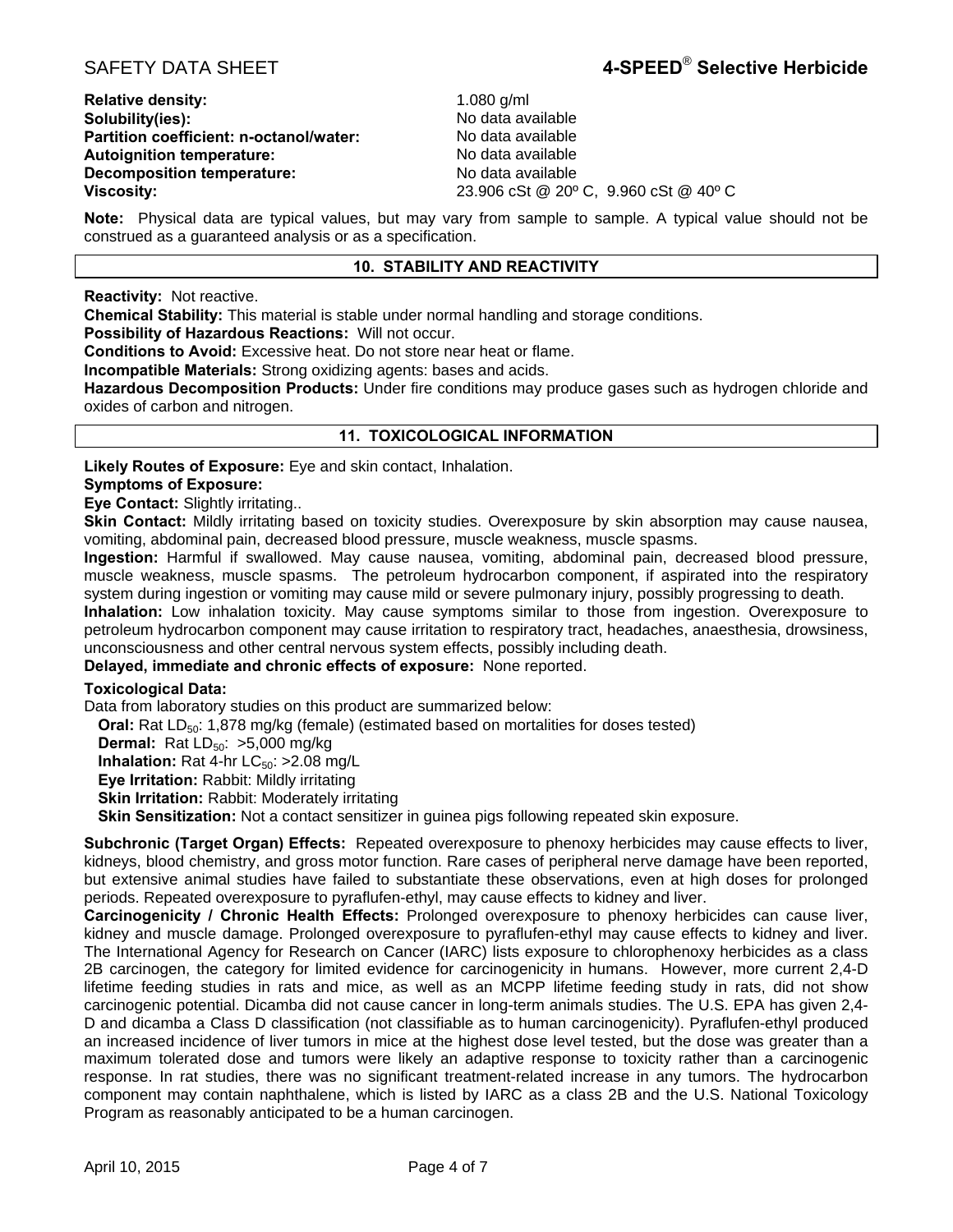**Reproductive Toxicity:** No impairment of reproductive function attributable to 2,4-D have been noted in laboratory animal studies. Animal tests with dicamba have not demonstrated reproductive effects. In a multigeneration reproduction study in rats, Pyraflufen-ethyl produced decreased mean body weights and body weight gains. No other reproductive effects were observed.

**Developmental Toxicity:** Studies in laboratory animals with 2,4-D and MCPP have shown decreased fetal body weights and delayed development in the offspring at doses toxic to mother animals. Animal tests with dicamba have not demonstrated developmental effects. Pyraflufen-ethyl caused some developmental toxicity in the offspring of rabbits at maternally toxic dose levels. In rats, neither developmental nor maternal toxicity was observed at doses up to 1,000 mg/kg/day, which was the highest dose tested.

**Genotoxicity:** There have been some positive and some negative studies, but the weight of evidence is that neither 2,4-D nor MCPP is mutagenic. Animal tests with dicamba have not demonstrated mutagenic effects. Pyraflufen-ethyl was not mutagenic in genotoxicity studies conducted.

# **Assessment Carcinogenicity:**

This product contains substances that are considered to be probable or suspected human carcinogens as follows:

|                                                                                                                                                                         | <b>Regulatory Agency Listing As Carcinogen</b>      |              |                                                                                  |                                                 |                                            |  |
|-------------------------------------------------------------------------------------------------------------------------------------------------------------------------|-----------------------------------------------------|--------------|----------------------------------------------------------------------------------|-------------------------------------------------|--------------------------------------------|--|
| Component                                                                                                                                                               |                                                     | <b>ACGIH</b> | <b>IARC</b>                                                                      | <b>NTP</b>                                      | <b>OSHA</b>                                |  |
| Chlorophenoxy Herbicides (2,4-D, MCPP)                                                                                                                                  |                                                     | No.          | 2B                                                                               | No.                                             | No                                         |  |
| Dicamba                                                                                                                                                                 |                                                     | No.          | No.                                                                              | No.                                             | No.                                        |  |
| Pyraflufen-ethyl                                                                                                                                                        |                                                     | No           | No.                                                                              | No                                              | No                                         |  |
| <b>12. ECOLOGICAL INFORMATION</b>                                                                                                                                       |                                                     |              |                                                                                  |                                                 |                                            |  |
| <b>Ecotoxicity:</b><br>Data on $2,4$ -D $2$ -EHE:<br>96-hour LC <sub>50</sub> Bluegill:<br>96-hour LC <sub>50</sub> Rainbow Trout:<br>48-hour EC <sub>50</sub> Daphnia: | $>5$ mg/l<br>$7.2 \text{ mg/l}$<br>$>5$ mg/l        |              | Bobwhite Quail Oral LD <sub>50</sub> :<br>Mallard Duck 8-day Dietary $LC_{50}$ : |                                                 | >5,620 mg/kg<br>>5,620 ppm                 |  |
| Data on Mecoprop-p Acid:<br>96-hour LC <sub>50</sub> Bluegill:<br>96-hour LC <sub>50</sub> Rainbow Trout:<br>48-hour LC <sub>50</sub> Daphnia:                          | $>50$ and $< 100$ mg/l<br>$>100$ mg/l<br>$>91$ mg/l |              | Bobwhite Quail Oral LD <sub>50</sub> :<br>Mallard Duck Oral LD <sub>50</sub> :   | 48-hour Honey Bee Contact LD <sub>50</sub> :    | 500 mg/kg<br>486 mg/kg<br>$>200 \mu g/bee$ |  |
| Data on Dicamba:<br>96-hour LC <sub>50</sub> Bluegill:<br>96-hour LC <sub>50</sub> Rainbow Trout:<br>48-hour EC <sub>50</sub> Daphnia:                                  | 135 mg/l<br>$135 \text{ mg/l}$<br>110 mg/l          |              | Mallard Duck 8-day Dietary LC <sub>50</sub> :                                    | Bobwhite Quail 8-day Dietary LC <sub>50</sub> : | $>10,000$ ppm<br>>10,000 ppm               |  |

| Data on Pyraflufen-ethyl:                              |           |                                                       |                |
|--------------------------------------------------------|-----------|-------------------------------------------------------|----------------|
| 96-hour LC <sub>50</sub> Bluegill Sunfish:             | >100 ug/L | Bobwhite Quail Oral LD <sub>50</sub> :                | $>2,000$ mg/kg |
| 96-hour $LC_{50}$ Rainbow Trout:                       | >100 แg/L | Bobwhite Quail 5-day Dietary $LC_{50}$ : >5,000 mg/kg |                |
| 48-hour Honey Bee Contact $LD_{50}$ : >100 $\mu$ g/bee |           |                                                       |                |

# **Environmental Fate:**

In laboratory and field studies, 2,4-D 2-ethylhexyl ester rapidly de-esterfied to parent acid in the environment. The typical half-life of the resultant 2,4-D acid ranged from a few days to a few weeks. Mecoprop-p acid is relatively immobile in most soils and has a half-life of several days in surface soils. The primary routes of dissipation appear to be photodegradation in water, microbial-mediated degradation, and leaching. Aqueous photolysis half-lives range from 4 to 7 days. In soil, mecoprop-p is microbially degraded with a typical half-life of approximately 11 to 15 days. Dicamba poorly binds to soil particles, is potentially mobile in the soil and highly soluble in water. Aerobic soil metabolism is the main degradative process for dicamba with a typical half-life of 2 weeks. Degradation is slower when low soil moisture limits microbe populations. In water, microbial degradation is the main route of dicamba dissipation. Aquatic hydrolysis, volatilization, adsorption to sediments, and bioconcentration are not expected to be significant. Pyraflufen-ethyl is stable in the environment under acidic conditions with an estimated half-life of 267 days. However, the chemical is rapidly hydrolyzed with neutral or alkali conditions with a half-life of 6 hours to 11 days. Pyraflufen-ethyl is readily degraded by sunlight with a halflife of 1.25 days in water and 2.2 days on soil. With aerobic soil conditions, the half-life is less than one day. In water with anaerobic soil conditions the half-life was less than one day.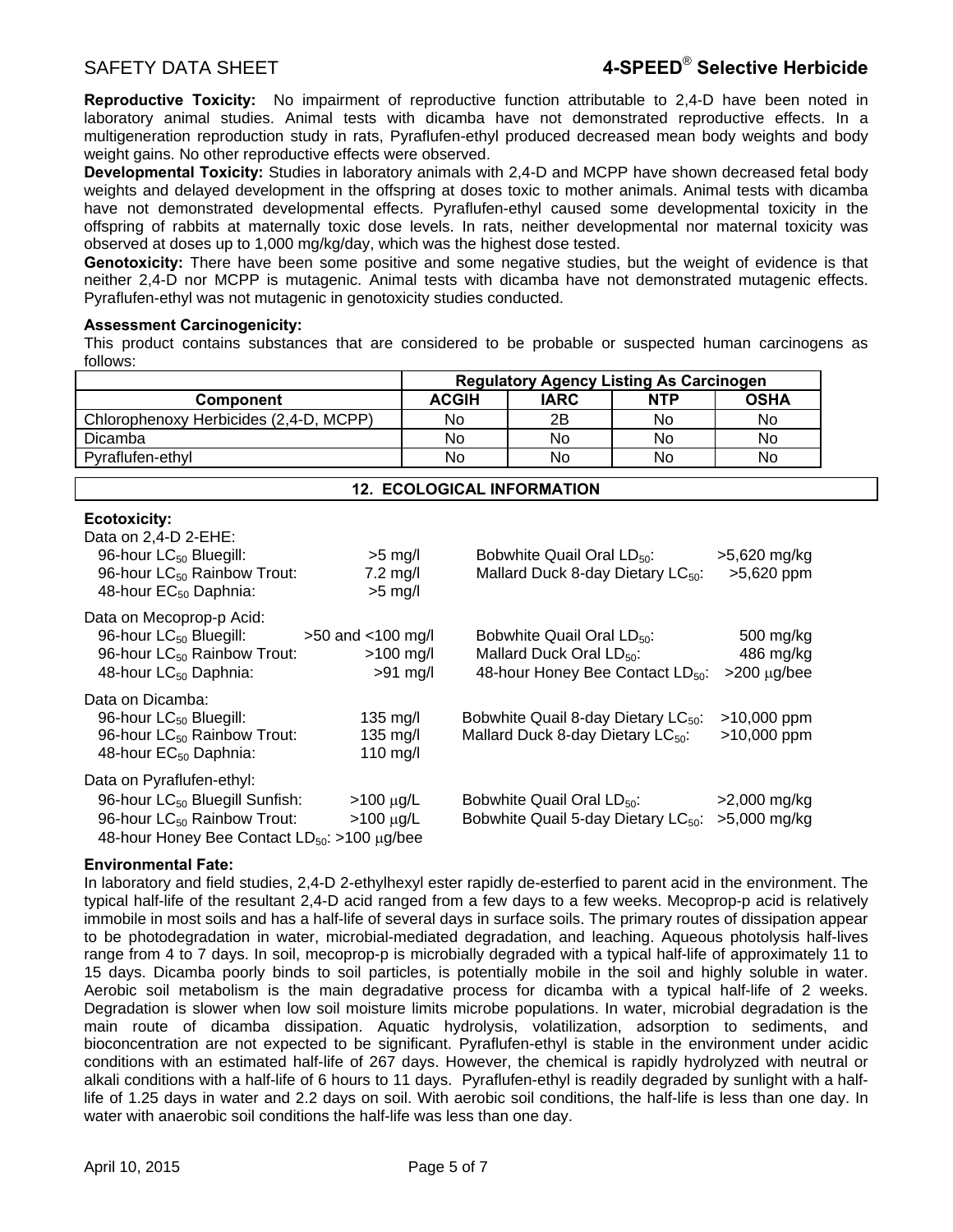# **13. DISPOSAL CONSIDERATIONS**

## **Waste Disposal Method:**

To avoid wastes, use all material in this container by application according to label directions. If waste cannot be avoided, offer remaining product to a waste disposal facility or pesticide disposal program (often such programs are run by state or local governments or by industry).

# **Container Handling and Disposal**:

**Nonrefillable Containers 5 Gallons or Less:** Nonrefillable container. Do not reuse or refill this container. Triple rinse container (or equivalent) promptly after emptying.

**Triple rinse as follows:** Empty the remaining contents into application equipment or a mix tank and drain for 10 seconds after the flow begins to drip. Fill the container 1/4 full with water and recap. Shake for 10 seconds. Pour rinsate into application equipment or a mix tank or store rinsate for later use or disposal. Drain for 10 seconds after the flow begins to drip. Repeat this procedure two more times. Then offer for recycling or reconditioning, or puncture and dispose of in a sanitary landfill, or by other procedures approved by State and local authorities. Plastic containers are also disposable by incineration, or, if allowed by State and local authorities, by burning. If burned stay out of smoke.

**Nonrefillable containers larger than 5 gallons:** Nonrefillable container. Do not reuse or refill this container. Offer for recycling if available. Triple rinse or pressure rinse container (or equivalent) promptly after emptying.

**Triple rinse as follows**: Empty the remaining contents into application equipment or a mix tank. Fill the container 1/4 full with water. Replace and tighten closures. Tip container on its side and roll it back and forth, ensuring at least one complete revolution, for 30 seconds. Stand the container on its end and tip it back and forth several times. Turn the container over onto its other end and tip it back and forth several times. Empty the rinsate into application equipment or a mix tank or store rinsate for later use or disposal. Repeat this procedure two more times.

**Pressure rinse as follows:** Empty the remaining contents into application equipment or a mix tank and continue to drain for 10 seconds after the flow begins to drip. Hold container upside down over application equipment or mix tank or collect rinsate for later use or disposal. Insert pressure rinsing nozzle in the side of the container, and rinse at about 40 psi for at least 30 seconds. Drain for 10 seconds after the flow begins to drip.

**Refillable Container Larger than 5 Gallons:** Refillable container. Refill this container with pesticide only. Do not reuse this container for any other purpose. Cleaning the container before final disposal is the responsibility of the person disposing of the container. Cleaning before refilling is the responsibility of the refiller. To clean the container before final disposal, empty the remaining contents from this container into application equipment or a mix tank. Fill the container about 10% full with water and, if possible, spray all sides while adding water. If practical, agitate vigorously or recirculate water with the pump for two minutes. Pour or pump rinsate into application equipment or rinsate collection system. Repeat this rinsing procedure two more times.

# **14. TRANSPORTATION INFORMATION**

Follow the precautions indicated in Section 7: HANDLING AND STORAGE of this SDS.

# **DOT:**

**< 29 gallons per complete package**

Non Regulated

## **≥ 29 and < 119 gallons per complete package**

UN 3082, Environmentally hazardous substance, liquid, n.o.s., (2,4-D ester), 9, III, RQ (2,4-D ester)

## **≥ 119 gallons per complete package**

UN 3082, Environmentally hazardous substance, liquid, n.o.s., (2,4-D ester), 9, III, Marine Pollutant, RQ (2,4-D ester)

## **IMDG**

UN 3082, Environmentally hazardous substance, liquid, n.o.s., (2,4-D ester), 9, III, Marine Pollutant

# **IATA:**

Non Regulated